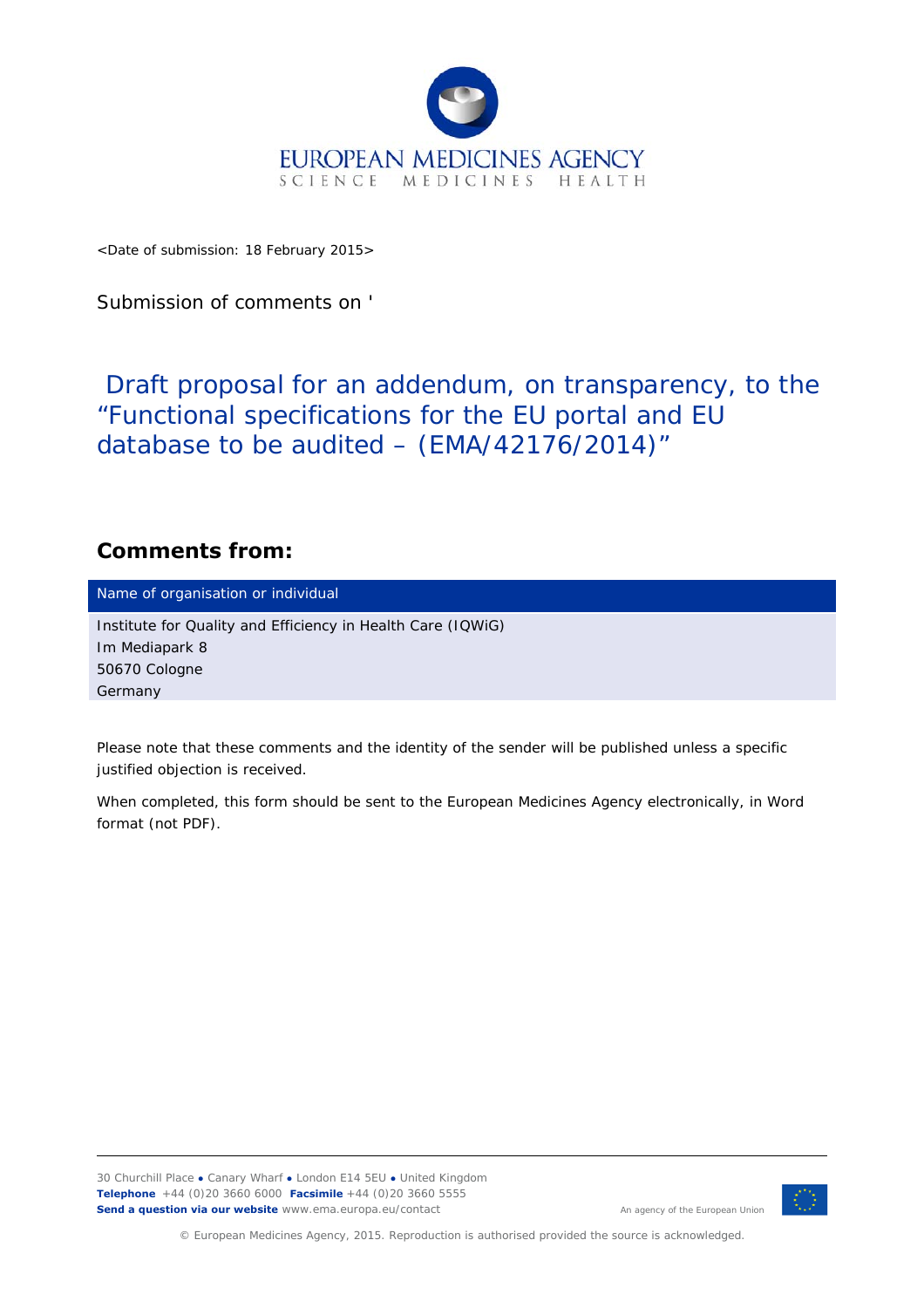## **1. General comments**

| Stakeholder number                 | General comment (if any)                                                                                                                                                                                                                                                                                                                                                                                                                                                                                                                                                                                                                                                                                                                                                                                                                                                                                                                             | Outcome (if applicable)         |
|------------------------------------|------------------------------------------------------------------------------------------------------------------------------------------------------------------------------------------------------------------------------------------------------------------------------------------------------------------------------------------------------------------------------------------------------------------------------------------------------------------------------------------------------------------------------------------------------------------------------------------------------------------------------------------------------------------------------------------------------------------------------------------------------------------------------------------------------------------------------------------------------------------------------------------------------------------------------------------------------|---------------------------------|
| (To be completed by the<br>Agency) |                                                                                                                                                                                                                                                                                                                                                                                                                                                                                                                                                                                                                                                                                                                                                                                                                                                                                                                                                      | (To be completed by the Agency) |
|                                    | IQWIG appreciates the opportunity to comment on the<br>Draft proposal for an addendum, on transparency, to the<br>"Functional specifications for the EU portal and EU<br>database to be audited".                                                                                                                                                                                                                                                                                                                                                                                                                                                                                                                                                                                                                                                                                                                                                    |                                 |
|                                    | IQWIG would like to summarise its main comments as<br>follows:<br>New models of dissemination of clinical trial<br>information are currently being discussed. The EU<br>database (and other databases providing<br>comprehensive study information) will have a major<br>role in this new model of medical knowledge<br>generation and transfer. Therefore, the specifications<br>of the database need to meet the requirements of<br>future knowledge generation. This increase in<br>transparency is required for a better contribution of<br>clinical trials and their results to the protection of<br>public health as well as to innovation as laid down in<br>the objectives of the EU Clinical Trial Regulation.<br>The suggested definition of commercially confidential<br>$\bullet$<br>information does not consider the general ethical<br>requirements for research in humans and the<br>requirements laid down in the EU Clinical Trial |                                 |
|                                    | Regulation. To meet the basic ethical requirements                                                                                                                                                                                                                                                                                                                                                                                                                                                                                                                                                                                                                                                                                                                                                                                                                                                                                                   |                                 |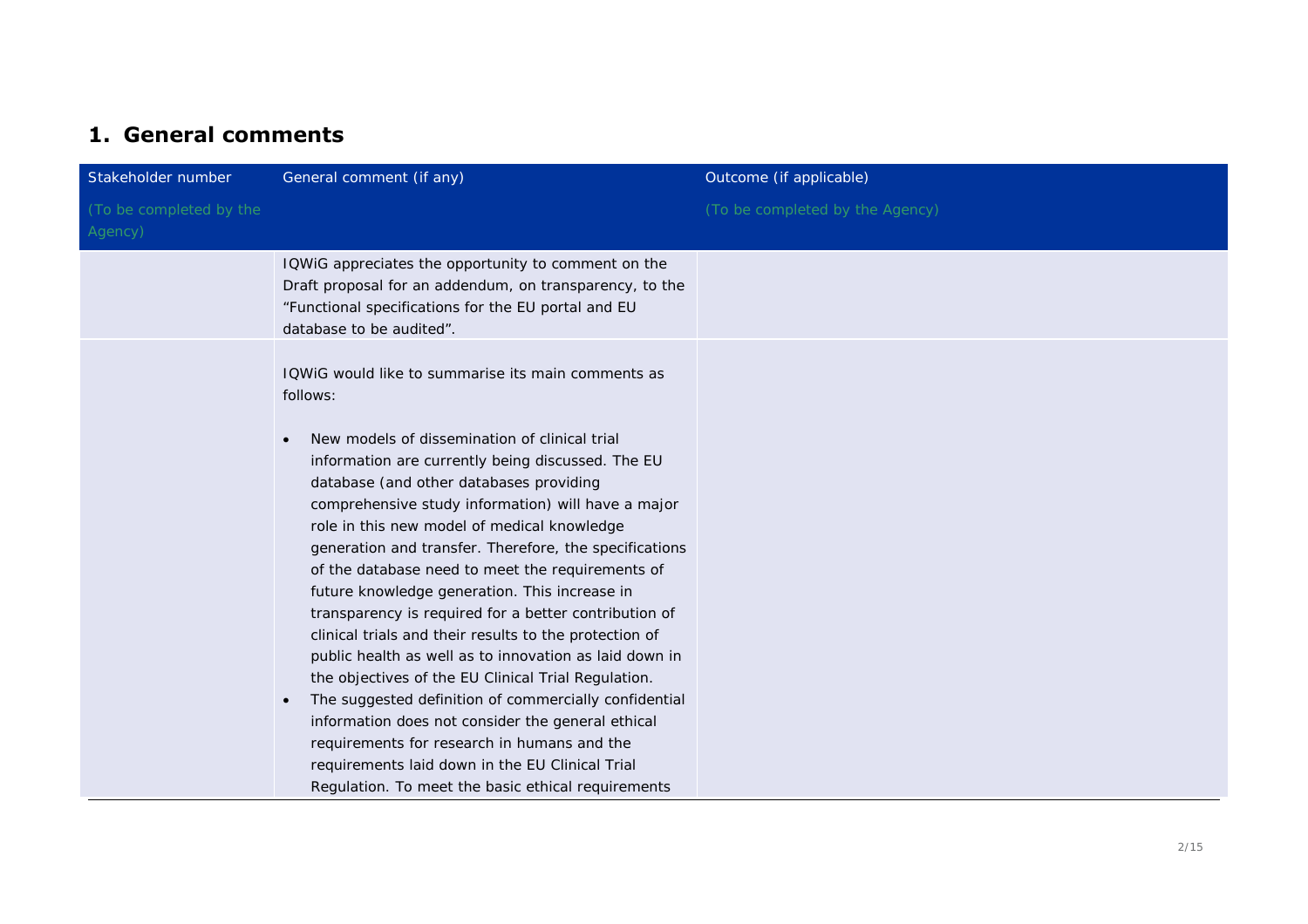| Stakeholder number                 | General comment (if any)                                                                                                                                                                                                                  | Outcome (if applicable)         |
|------------------------------------|-------------------------------------------------------------------------------------------------------------------------------------------------------------------------------------------------------------------------------------------|---------------------------------|
| (To be completed by the<br>Agency) |                                                                                                                                                                                                                                           | (To be completed by the Agency) |
|                                    | of research in humans and to allow for clinical trials<br>to improve patient care (which is an overriding public<br>interest) the methods and results of a clinical trial<br>generally cannot be considered commercially<br>confidential. |                                 |
|                                    |                                                                                                                                                                                                                                           |                                 |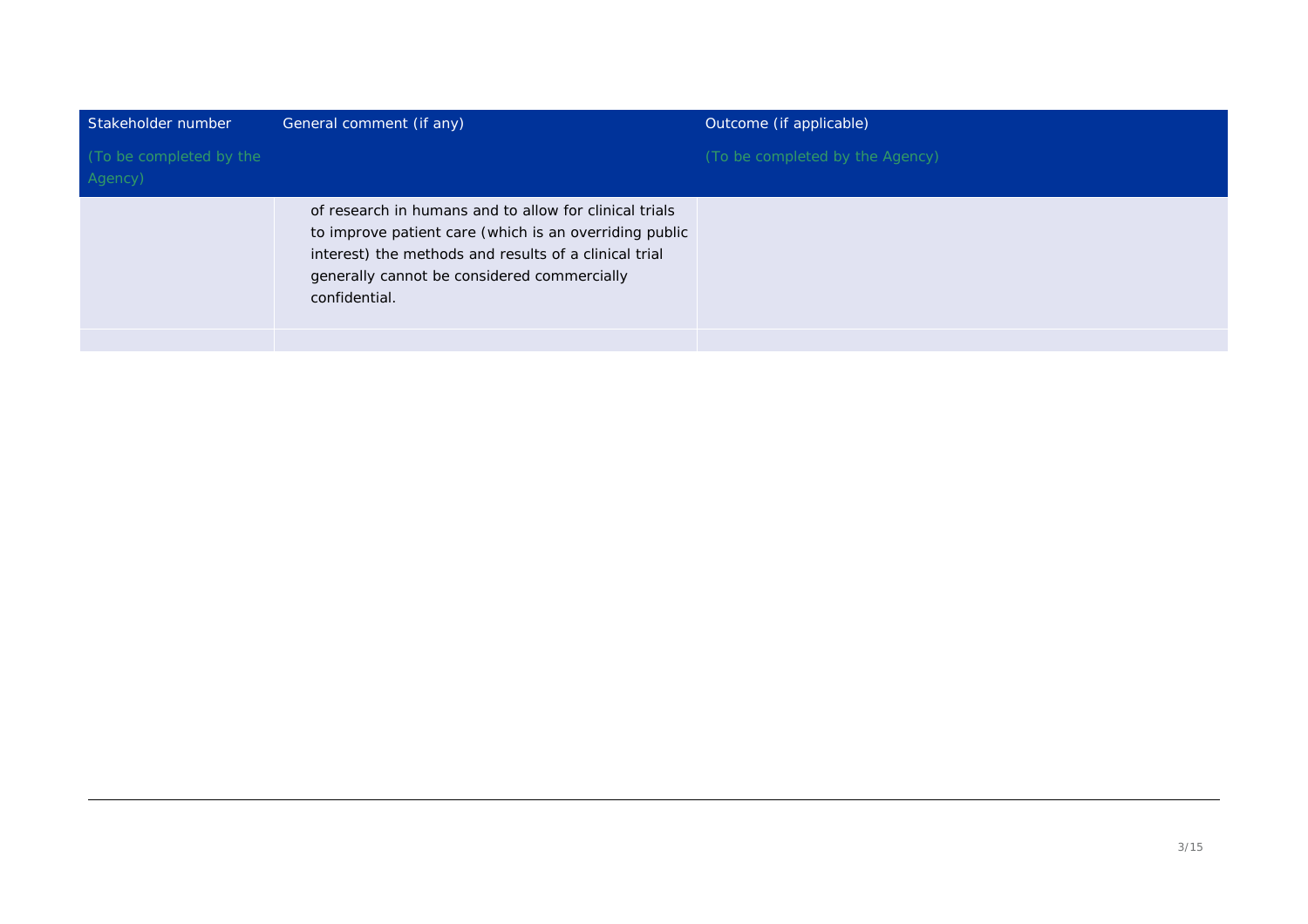## **2. Specific comments on text**

| Line number(s) of  | Stakeholder number  | Comment and rationale; proposed changes                                                                                                                                                                                                                                                                                                                                                                                                                                                                                                                                                                                                                                                                                                                                                                                                                                                                                                                                                                                                                                                                                                                                                                                                                                                                     | Outcome                         |
|--------------------|---------------------|-------------------------------------------------------------------------------------------------------------------------------------------------------------------------------------------------------------------------------------------------------------------------------------------------------------------------------------------------------------------------------------------------------------------------------------------------------------------------------------------------------------------------------------------------------------------------------------------------------------------------------------------------------------------------------------------------------------------------------------------------------------------------------------------------------------------------------------------------------------------------------------------------------------------------------------------------------------------------------------------------------------------------------------------------------------------------------------------------------------------------------------------------------------------------------------------------------------------------------------------------------------------------------------------------------------|---------------------------------|
| the relevant text  | (To be completed by | (If changes to the wording are suggested, they should be                                                                                                                                                                                                                                                                                                                                                                                                                                                                                                                                                                                                                                                                                                                                                                                                                                                                                                                                                                                                                                                                                                                                                                                                                                                    | (To be completed by the Agency) |
| (e.g. Lines 20-23) | the Agency)         | highlighted using 'track changes')                                                                                                                                                                                                                                                                                                                                                                                                                                                                                                                                                                                                                                                                                                                                                                                                                                                                                                                                                                                                                                                                                                                                                                                                                                                                          |                                 |
|                    |                     |                                                                                                                                                                                                                                                                                                                                                                                                                                                                                                                                                                                                                                                                                                                                                                                                                                                                                                                                                                                                                                                                                                                                                                                                                                                                                                             |                                 |
| Lines 107 - 112    |                     | It is correct that clinical trials are conducted to support<br>applications for marketing authorisation and to expand<br>medical knowledge. However, expansion of medical knowledge<br>cannot be ensured through publication in medical journals as<br>suggested in the present draft proposal. Numerous studies<br>have shown that journal publications often are insufficient in<br>reporting full and unbiased information on clinical trial<br>methods and results. Therefore, new models of dissemination<br>of clinical trial information are being discussed. The EU<br>database (and other databases providing comprehensive study<br>information) will have a major role in this new model of<br>medical knowledge transfer and generation. Therefore, the<br>specifications of the database need to meet the requirements<br>of future knowledge generation. This increase in transparency<br>is required for a better contribution of clinical trials and their<br>results to the protection of public health as well as to<br>innovation as laid down in the objectives of the EU Clinical<br>Trial Regulation.<br>Proposed change (if any):<br>Delete the reference to medical journals and include a section<br>on the role of the EU database in knowledge generation by<br>clinical trials. |                                 |
| Lines 259 - 272    |                     | Given the fact that the authorisation of the vast majority of                                                                                                                                                                                                                                                                                                                                                                                                                                                                                                                                                                                                                                                                                                                                                                                                                                                                                                                                                                                                                                                                                                                                                                                                                                               |                                 |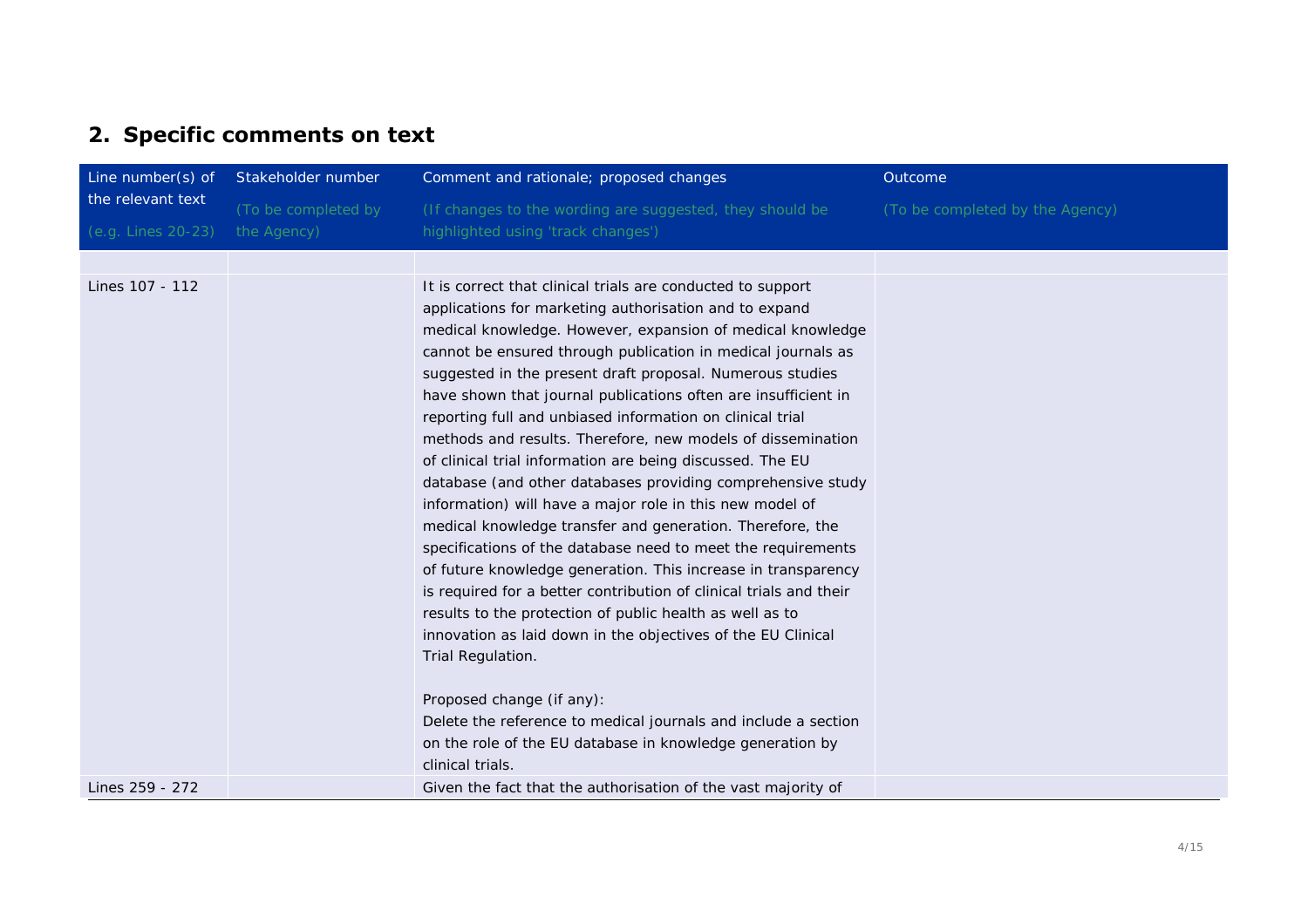| Line number(s) of  | Stakeholder number  | Comment and rationale; proposed changes                                                                                                                                                                                                                                                                                                                                                                                                                                                                                                                                                                                                                      | Outcome                         |
|--------------------|---------------------|--------------------------------------------------------------------------------------------------------------------------------------------------------------------------------------------------------------------------------------------------------------------------------------------------------------------------------------------------------------------------------------------------------------------------------------------------------------------------------------------------------------------------------------------------------------------------------------------------------------------------------------------------------------|---------------------------------|
| the relevant text  | (To be completed by | (If changes to the wording are suggested, they should be                                                                                                                                                                                                                                                                                                                                                                                                                                                                                                                                                                                                     | (To be completed by the Agency) |
| (e.g. Lines 20-23) | the Agency)         | highlighted using 'track changes')                                                                                                                                                                                                                                                                                                                                                                                                                                                                                                                                                                                                                           |                                 |
|                    |                     | drugs in current use is based on clinical trials conducted<br>before the new EU Clinical Trial Regulation (No 536/2014)<br>comes into effect, there is a need to expand the publication of<br>study information also to these older trials. A first step<br>(meeting the objectives of the new EU Clinical Trial<br>Regulation) could be to expand the information on the trial<br>registered according to Directive 2001/20/EC, e.g. by<br>publishing the clinical trial reports available at the regulatory<br>authorities.                                                                                                                                |                                 |
|                    |                     | Proposed change (if any):<br>Describe the need to provide extended information on trials<br>registered according to Directive 2001/20/EC and further<br>steps to achieve this aim.                                                                                                                                                                                                                                                                                                                                                                                                                                                                           |                                 |
| Lines 454 - 459    |                     | Definition of commercially confidential information<br>From IQWiG's point of view, the suggested definition of<br>commercially confidential information does not consider the<br>general ethical requirements for research in humans and the<br>requirements laid down in the EU Clinical Trial Regulation.<br>To meet the basic ethical requirements of research in humans<br>(e.g. according to the Declaration of Helsinki), methods and<br>results of trials have to be publicly available so that knowledge<br>generation from this research is possible. This requirement<br>defines a public interest that generally overrides economic<br>interests. |                                 |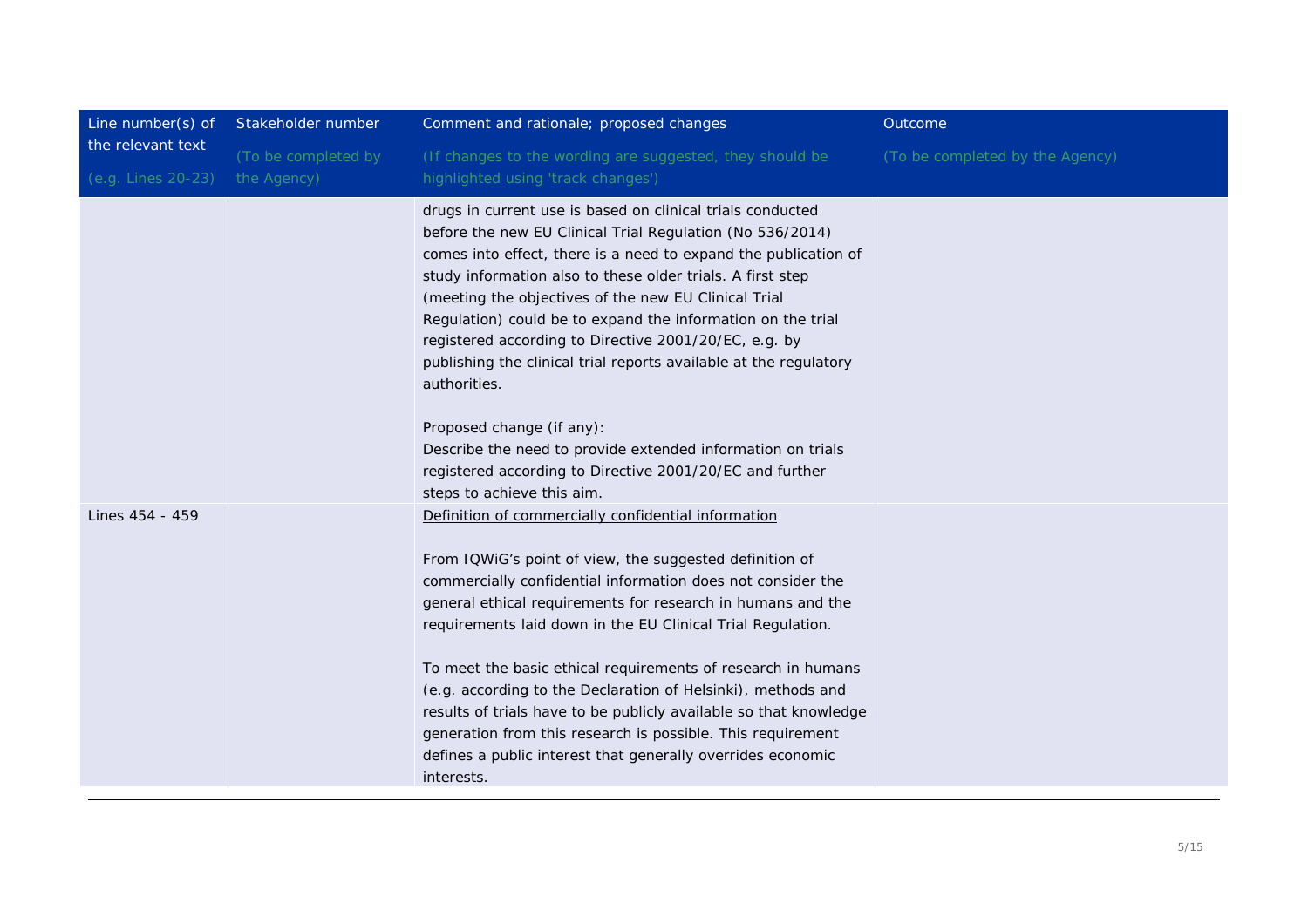| Line number(s) of  | Stakeholder number  | Comment and rationale; proposed changes                                                                                                                                                                                                                                                                                                                                                                                                                                                                                                                                                                                                                                                                                                                                                                                                                                                                                                                                                                                                                                                                                                                                                              | Outcome                         |
|--------------------|---------------------|------------------------------------------------------------------------------------------------------------------------------------------------------------------------------------------------------------------------------------------------------------------------------------------------------------------------------------------------------------------------------------------------------------------------------------------------------------------------------------------------------------------------------------------------------------------------------------------------------------------------------------------------------------------------------------------------------------------------------------------------------------------------------------------------------------------------------------------------------------------------------------------------------------------------------------------------------------------------------------------------------------------------------------------------------------------------------------------------------------------------------------------------------------------------------------------------------|---------------------------------|
| the relevant text  | (To be completed by | (If changes to the wording are suggested, they should be                                                                                                                                                                                                                                                                                                                                                                                                                                                                                                                                                                                                                                                                                                                                                                                                                                                                                                                                                                                                                                                                                                                                             | (To be completed by the Agency) |
| (e.g. Lines 20-23) | the Agency)         | highlighted using 'track changes')                                                                                                                                                                                                                                                                                                                                                                                                                                                                                                                                                                                                                                                                                                                                                                                                                                                                                                                                                                                                                                                                                                                                                                   |                                 |
|                    |                     | In addition, publication of the study results is in the public<br>interest because clinical trials aim to improve patient care. In<br>this context, publication of the full information on study<br>methods is also required to enable the assessment of the<br>validity of study results and thus to reliably inform decision<br>making in health care.<br>This position is supported by the EU Clinical Trial Regulation<br>according to which data from a clinical study report should in<br>general not be considered commercially confidential once a<br>marketing authorisation has been granted, the procedure for<br>granting the marketing authorisation has been completed or<br>the application for marketing authorisation has been<br>withdrawn (Recital 68).<br>In conclusion, the methods and results of in a clinical trial<br>generally cannot be considered commercially confidential. This<br>does not become clear from the definition of commercially<br>confidential information provided in the draft proposal.<br>Proposed change (if any):<br>Add the following sentence to the definition: In general study<br>methods and study results cannot be considered commercially |                                 |
|                    |                     | confidential information.                                                                                                                                                                                                                                                                                                                                                                                                                                                                                                                                                                                                                                                                                                                                                                                                                                                                                                                                                                                                                                                                                                                                                                            |                                 |
| Lines 460 - 479    |                     | The draft proposal suggests that the need of non-commercial<br>or academic sponsors to obtain research funding could be a                                                                                                                                                                                                                                                                                                                                                                                                                                                                                                                                                                                                                                                                                                                                                                                                                                                                                                                                                                                                                                                                            |                                 |
|                    |                     |                                                                                                                                                                                                                                                                                                                                                                                                                                                                                                                                                                                                                                                                                                                                                                                                                                                                                                                                                                                                                                                                                                                                                                                                      |                                 |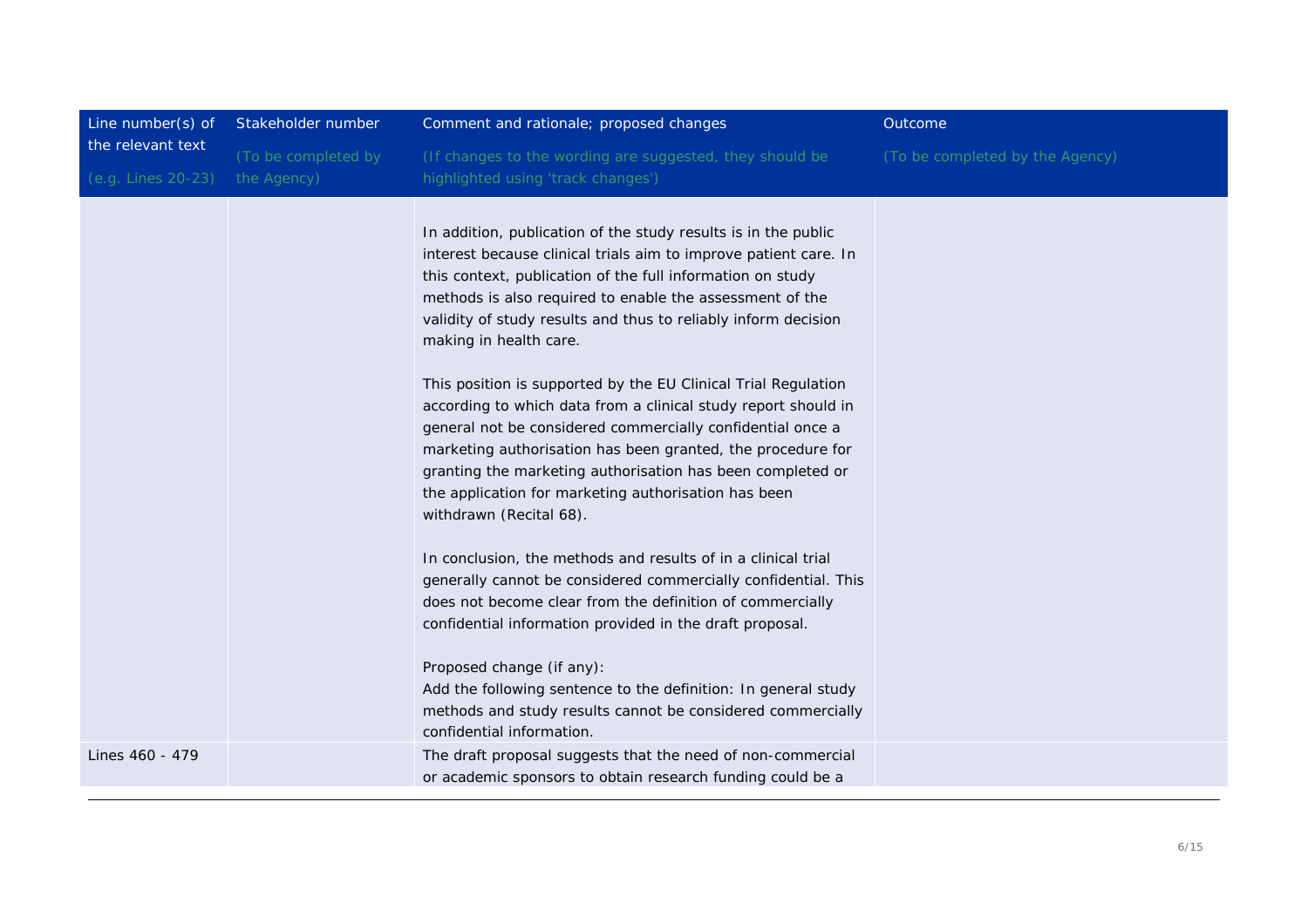| Line number(s) of  | Stakeholder number  | Comment and rationale; proposed changes                                                                                                                                                                                                                                                                                                                                                                                                                                                                                                                                                                                                                                     | Outcome                         |
|--------------------|---------------------|-----------------------------------------------------------------------------------------------------------------------------------------------------------------------------------------------------------------------------------------------------------------------------------------------------------------------------------------------------------------------------------------------------------------------------------------------------------------------------------------------------------------------------------------------------------------------------------------------------------------------------------------------------------------------------|---------------------------------|
| the relevant text  | (To be completed by | (If changes to the wording are suggested, they should be                                                                                                                                                                                                                                                                                                                                                                                                                                                                                                                                                                                                                    | (To be completed by the Agency) |
| (e.g. Lines 20-23) | the Agency)         | highlighted using 'track changes')                                                                                                                                                                                                                                                                                                                                                                                                                                                                                                                                                                                                                                          |                                 |
|                    |                     | legitimate economic interest allowing to claim that certain<br>information relating to a trial should be considered<br>commercially confidential. The draft proposal further suggests<br>that information may be classified as commercially confidential<br>because this could be required to obtain future research funds<br>or to publish the research in journals.<br>It seems that this would allow publicly funded research to be<br>considered commercially confidential. This seems<br>inappropriate.<br>Proposed change (if any):<br>Even if the legislation does not distinguish between different<br>sponsor types, the addendum to the functional specifications |                                 |
|                    |                     | should not suggest that publicly funded research could be<br>considered commercially confidential.                                                                                                                                                                                                                                                                                                                                                                                                                                                                                                                                                                          |                                 |
| Lines 480 - 490    |                     | Based on the basic ethical requirements for research in<br>humans and to ensure safe and efficient use of authorised<br>drugs there is a very strong public interest in making available<br>all information on the methods and results of all studies on<br>these drugs. Therefore, the default position should be that for<br>study methods and results there is an overriding public<br>interest requiring publication. Any deviation from this rule<br>requires justification and an independent audit.<br>Proposed change (if any):                                                                                                                                     |                                 |
|                    |                     | Clarify the overriding public interest in the publication of study                                                                                                                                                                                                                                                                                                                                                                                                                                                                                                                                                                                                          |                                 |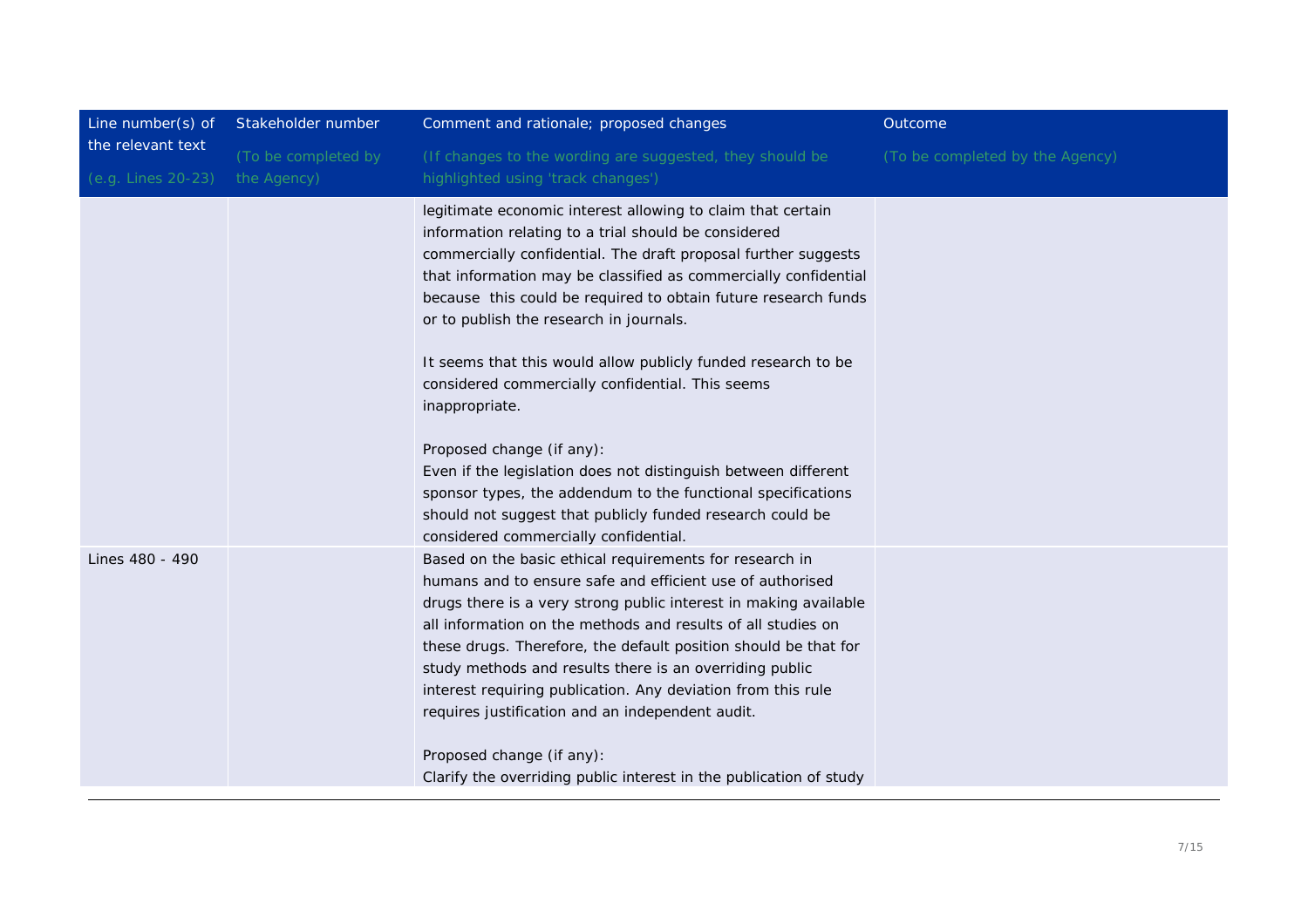| Line number(s) of                    | Stakeholder number  | Comment and rationale; proposed changes                                                                                                                                                   | Outcome                         |
|--------------------------------------|---------------------|-------------------------------------------------------------------------------------------------------------------------------------------------------------------------------------------|---------------------------------|
| the relevant text                    | (To be completed by | (If changes to the wording are suggested, they should be                                                                                                                                  | (To be completed by the Agency) |
| (e.g. Lines 20-23)                   | the Agency)         | highlighted using 'track changes')                                                                                                                                                        |                                 |
|                                      |                     | methods and results.                                                                                                                                                                      |                                 |
| Lines 493 - 500                      |                     | It should not be possible to withhold information on study<br>methods and study results just because there might be bits of<br>commercially confidential information in a given document. |                                 |
| Lines $349 - 350$<br>Lines 503 - 515 |                     | We disagree that study protocols contain commercially<br>confidential information. Clinical trial methodology as laid<br>down in study protocols is a well-known, publicly discussed      |                                 |
| Appendix 2                           |                     | scientific methodology. Even indication-specific methods (such                                                                                                                            |                                 |
| CT regulation                        |                     | as treatment protocols, endpoints or analyses) are generally                                                                                                                              |                                 |
| Annex I                              |                     | publicly available. Specifically, clinical trials aiming to support                                                                                                                       |                                 |
| D                                    |                     | marketing authorisation are performed according to publicly<br>available guidelines by health authorities.                                                                                |                                 |
|                                      |                     | In general, the methods and results of a clinical trial cannot be                                                                                                                         |                                 |
|                                      |                     | considered commercially confidential. To meet the basic                                                                                                                                   |                                 |
|                                      |                     | ethical requirements of research in humans, methods and<br>results of trials have to be publicly available so that knowledge                                                              |                                 |
|                                      |                     | generation from this research is possible.                                                                                                                                                |                                 |
|                                      |                     | Time of availability of study protocols                                                                                                                                                   |                                 |
|                                      |                     | A full assessment of study results to support decision making                                                                                                                             |                                 |
|                                      |                     | in health care (on the level of an individual patient or on a                                                                                                                             |                                 |
|                                      |                     | public health level [e.g. for clinical guideline development or<br>for reimbursement decisions]) requires the availability of                                                             |                                 |
|                                      |                     | detailed information on the planned conduct of the study.                                                                                                                                 |                                 |
|                                      |                     | Therefore, for this assessment the full study protocol is                                                                                                                                 |                                 |
|                                      |                     | required.                                                                                                                                                                                 |                                 |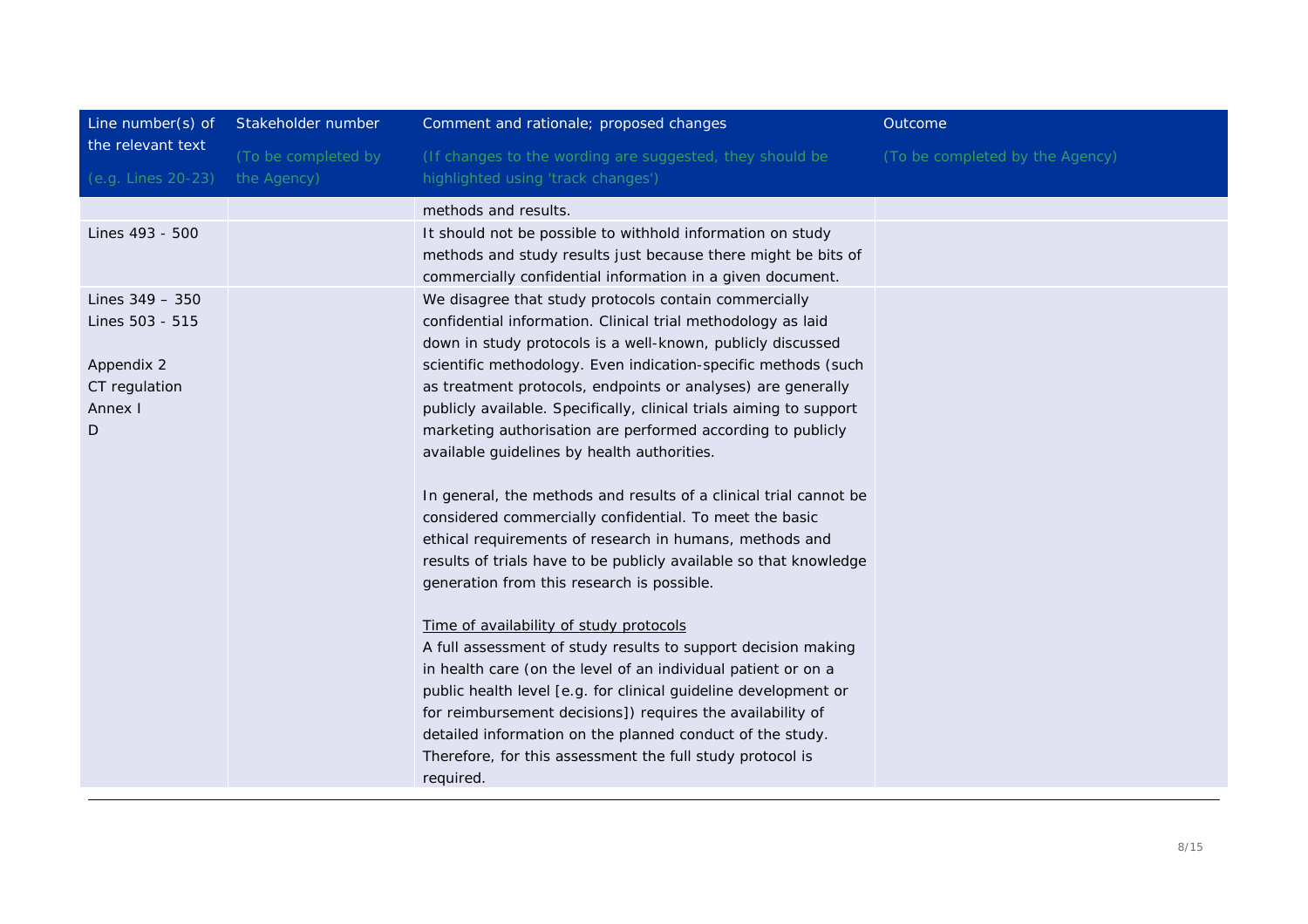|                     |                                                                                                                                                                                                                                                                                                                                                                                                                                                                                                                                                                                                          | Outcome                         |
|---------------------|----------------------------------------------------------------------------------------------------------------------------------------------------------------------------------------------------------------------------------------------------------------------------------------------------------------------------------------------------------------------------------------------------------------------------------------------------------------------------------------------------------------------------------------------------------------------------------------------------------|---------------------------------|
| (To be completed by | (If changes to the wording are suggested, they should be                                                                                                                                                                                                                                                                                                                                                                                                                                                                                                                                                 | (To be completed by the Agency) |
| the Agency)         | highlighted using 'track changes')                                                                                                                                                                                                                                                                                                                                                                                                                                                                                                                                                                       |                                 |
|                     | The information provided in the "major study characteristics"<br>according to Draft Appendix 1 is insufficient to understand the<br>study methodology to the extent required for the assessment<br>of study results.<br>Therefore, the full study protocol needs to be available when<br>the summary of study results is published 12 months after the<br>end of the study. Otherwise, the aim of improving<br>transparency by making the study results available as laid<br>down in the EU Clinical Trial Regulation cannot be met.                                                                     |                                 |
|                     | The full study protocol (without redactions) is to be made<br>publicly available together with the study results, i.e. 12<br>months after the trial. Clinical trial methodology cannot be<br>considered commercially confidential information.                                                                                                                                                                                                                                                                                                                                                           |                                 |
|                     | Question 6: 4.4.2. How should the status of marketing<br>authorisation of the medicinal product be applied in the<br>context of Article 81(4)(b) of the Regulation?<br>The availability of comprehensive study information (methods<br>and results) is required at the latest when a drug becomes<br>available on the market. At that point in time the drug can be<br>used both within the approved indication (label) or off-label.<br>Therefore, IQWiG supports proposal 1.1 defining marketing<br>authorisation status by the authorisation of the active<br>substance in at least one Member state. |                                 |
|                     |                                                                                                                                                                                                                                                                                                                                                                                                                                                                                                                                                                                                          | Proposed change (if any):       |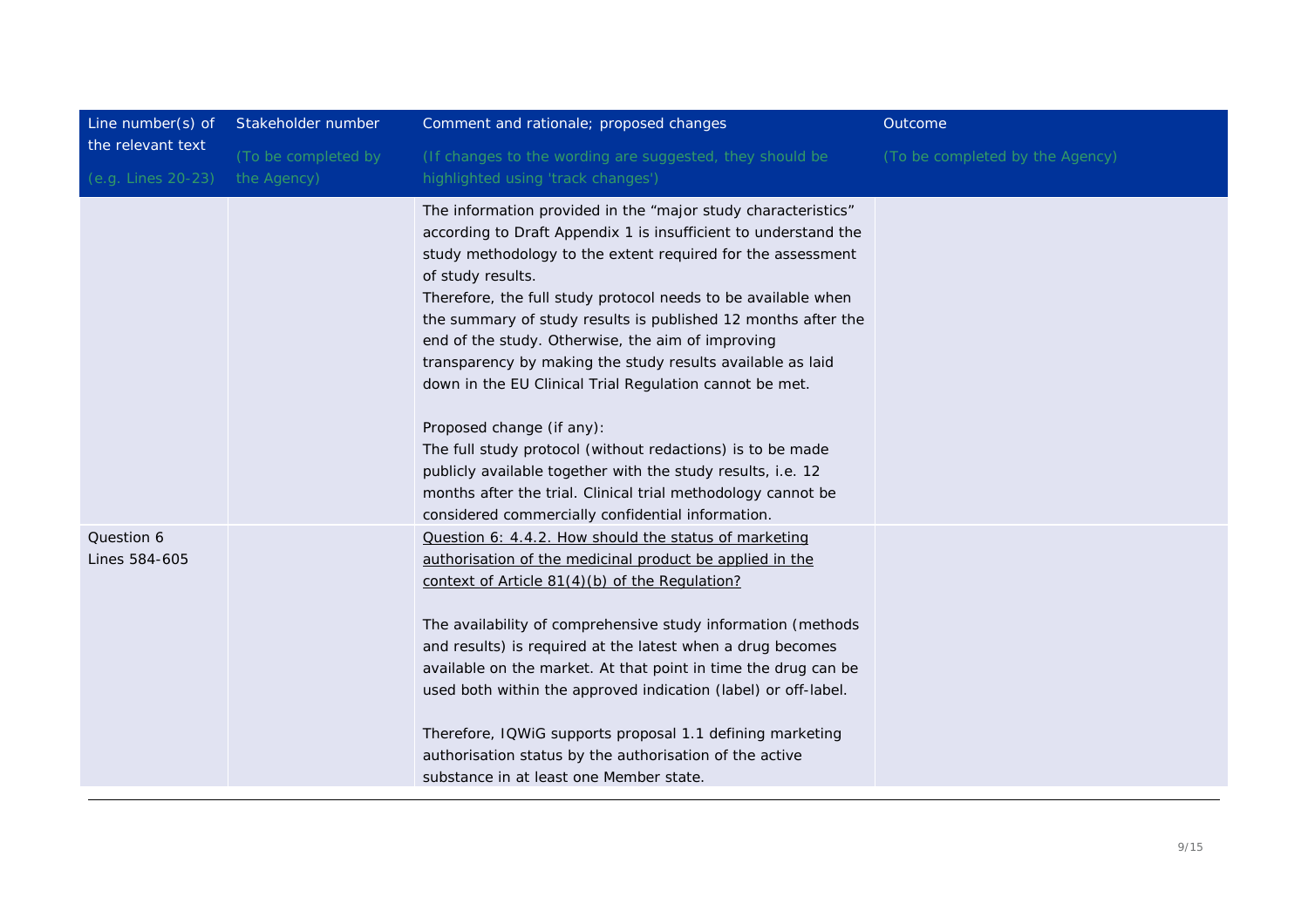| Line number(s) of             | Stakeholder number  | Comment and rationale; proposed changes                                                                                                                                                                                                                                                                                                                                                                                                                                                                                                                                                                                                                                                                                                                                                                                                                                                                                                                                                                                                             | Outcome                         |
|-------------------------------|---------------------|-----------------------------------------------------------------------------------------------------------------------------------------------------------------------------------------------------------------------------------------------------------------------------------------------------------------------------------------------------------------------------------------------------------------------------------------------------------------------------------------------------------------------------------------------------------------------------------------------------------------------------------------------------------------------------------------------------------------------------------------------------------------------------------------------------------------------------------------------------------------------------------------------------------------------------------------------------------------------------------------------------------------------------------------------------|---------------------------------|
| the relevant text             | (To be completed by | (If changes to the wording are suggested, they should be                                                                                                                                                                                                                                                                                                                                                                                                                                                                                                                                                                                                                                                                                                                                                                                                                                                                                                                                                                                            | (To be completed by the Agency) |
| (e.g. Lines 20-23)            | the Agency)         | highlighted using 'track changes')                                                                                                                                                                                                                                                                                                                                                                                                                                                                                                                                                                                                                                                                                                                                                                                                                                                                                                                                                                                                                  |                                 |
|                               |                     | Proposals 1.2 and 1.3 would mean that study information on<br>use in indications that are not yet licensed would not be<br>available, although the drug may already be used in these<br>indications in clinical practice. Another problem with proposals<br>1.2 and 1.3 is that a clear definition of "indication" in this<br>context is difficult.                                                                                                                                                                                                                                                                                                                                                                                                                                                                                                                                                                                                                                                                                                 |                                 |
| Question 8<br>Lines 643 - 651 |                     | Question 8: Please comment and give a brief rationale for<br>your support or disagreement with this proposal regarding<br>clinical trials on products with a marketing authorisation.<br>From IQWiG's point of view it is important that for trials on<br>products with a marketing authorisation, the "major<br>characteristics of the trial" according to Appendix 1 are<br>available at decision on the trial and that the full study<br>protocol and the summary of study results according to<br>Appendix 5 and 6 (without redactions of study methods and<br>results), as well as a clinical study report according to<br>Appendix 7 (without redactions of study methods and results),<br>are available 12 months after the end of the trial.<br>IQWiG disagrees that study methods or results of a trial on a<br>product with a marketing authorisation could be considered<br>commercially confidential (see above).<br>From the text of the guidance it seems that it would be the<br>sponsors' decision whether any information would be |                                 |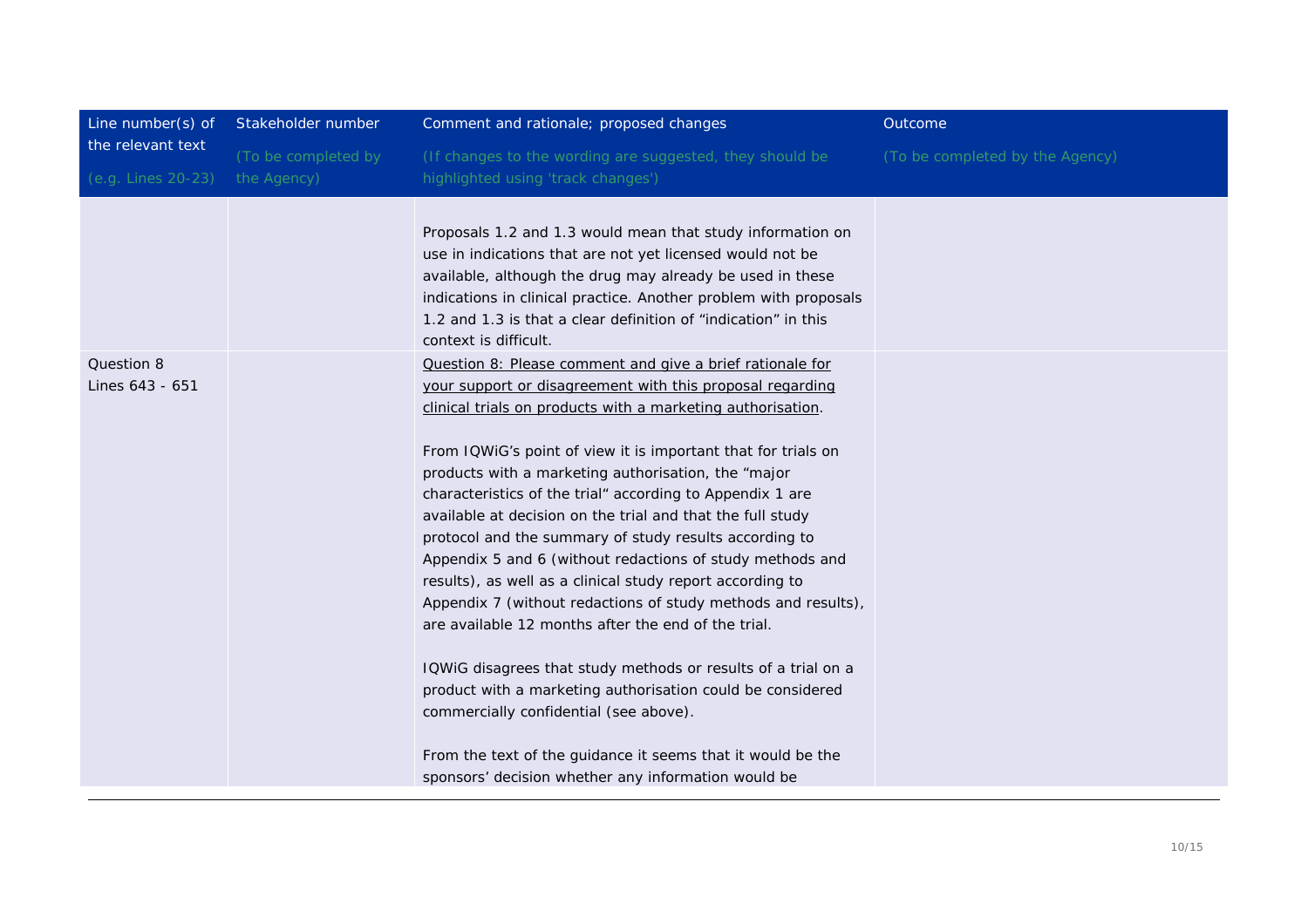| Line number(s) of  | Stakeholder number  | Comment and rationale; proposed changes                           | Outcome                         |
|--------------------|---------------------|-------------------------------------------------------------------|---------------------------------|
| the relevant text  | (To be completed by | (If changes to the wording are suggested, they should be          | (To be completed by the Agency) |
| (e.g. Lines 20-23) | the Agency)         | highlighted using 'track changes')                                |                                 |
|                    |                     | commercially confidential. Any decisions on commercial            |                                 |
|                    |                     | confidentiality would need to be justified and independently      |                                 |
|                    |                     | audited.                                                          |                                 |
| Question 9         |                     | Question 9: Please comment on proposals one, two, three or        |                                 |
| Lines 655 - 703    |                     | four regarding clinical trials on products without a marketing    |                                 |
|                    |                     | authorisation indicating which proposal best meets the            |                                 |
|                    |                     | requirements and objectives of the Requlation. Please provide     |                                 |
|                    |                     | a brief rationale for your choice of proposal and explain briefly |                                 |
|                    |                     | disagreement with the other proposals.                            |                                 |
|                    |                     |                                                                   |                                 |
|                    |                     | The regulation foresees publication of summary study results      |                                 |
|                    |                     | 12 months after the end of the trial. This publication is         |                                 |
|                    |                     | independent of the marketing authorisation status. These          |                                 |
|                    |                     | results can only be interpreted appropriately if the full study   |                                 |
|                    |                     | protocol is available. The methodological information available   |                                 |
|                    |                     | in the "major characteristics of the trial" is insufficient for   |                                 |
|                    |                     | study assessment. Therefore, the full study protocol should be    |                                 |
|                    |                     | published together with the study results. Otherwise, the aims    |                                 |
|                    |                     | of the publication of study results as laid down in the           |                                 |
|                    |                     | regulation cannot be met.                                         |                                 |
|                    |                     | IQWiG therefore does not support the delay of publication of      |                                 |
|                    |                     | study protocols as outlined in proposal 2, 3 and 4.               |                                 |
| Question 10        |                     |                                                                   |                                 |
|                    |                     | Question 10: Please comment on the proposed time points in        |                                 |
| Lines 709 - 721    |                     | paragraphs 6.5.1 and 6.5.2 and indicate whether they meet         |                                 |
|                    |                     | the requirements and objectives of the Requlation. Please         |                                 |
|                    |                     | provide a brief rationale for your support or disagreement.       |                                 |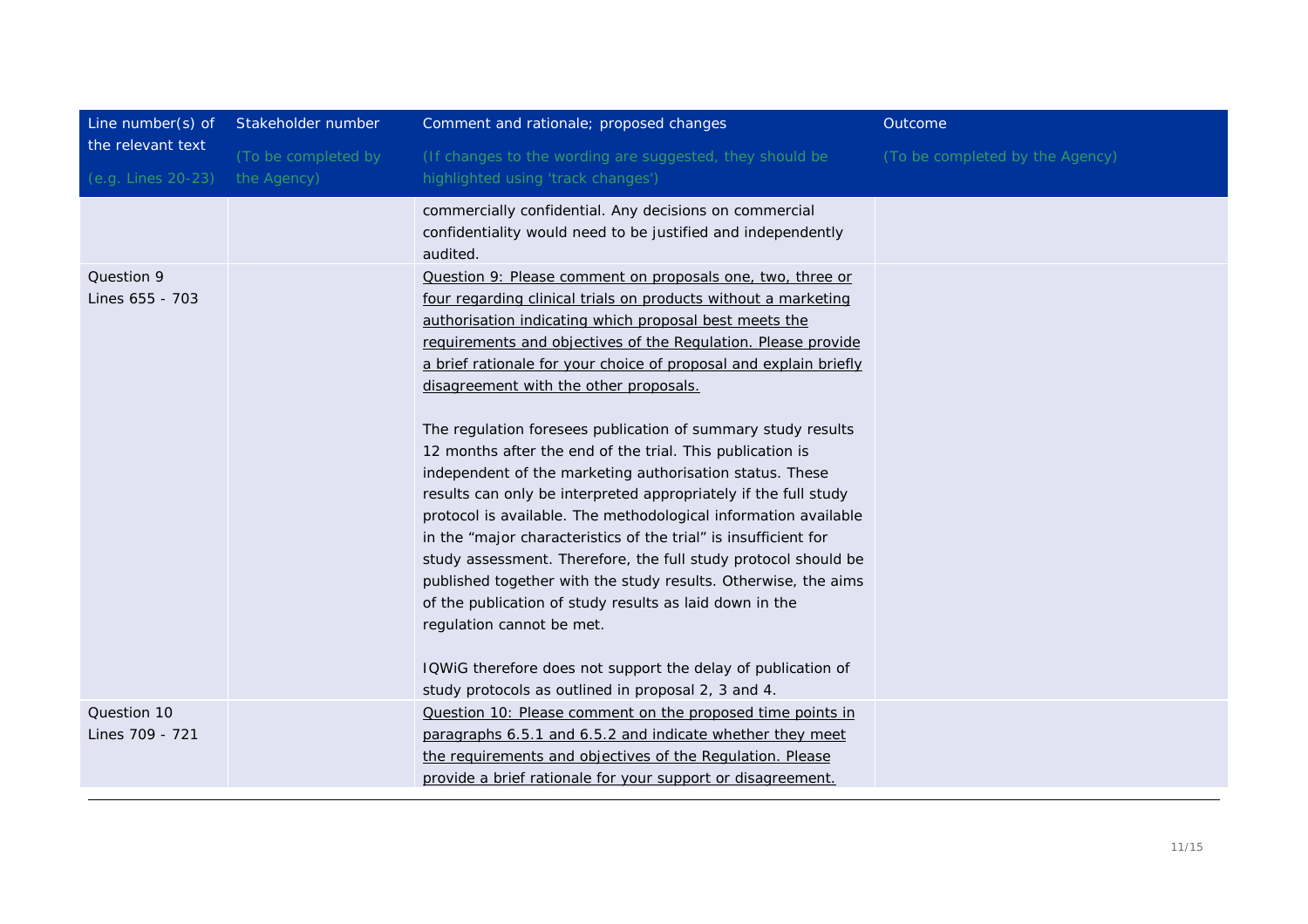| Line number(s) of                       | Stakeholder number                 | Comment and rationale; proposed changes                                                                                                                                                                                                                                                                                                                                                                                                                                                                                                                                                                                                                                                                                                                                                                     | Outcome                         |
|-----------------------------------------|------------------------------------|-------------------------------------------------------------------------------------------------------------------------------------------------------------------------------------------------------------------------------------------------------------------------------------------------------------------------------------------------------------------------------------------------------------------------------------------------------------------------------------------------------------------------------------------------------------------------------------------------------------------------------------------------------------------------------------------------------------------------------------------------------------------------------------------------------------|---------------------------------|
| the relevant text<br>(e.g. Lines 20-23) | (To be completed by<br>the Agency) | (If changes to the wording are suggested, they should be<br>highlighted using 'track changes')                                                                                                                                                                                                                                                                                                                                                                                                                                                                                                                                                                                                                                                                                                              | (To be completed by the Agency) |
|                                         |                                    | As for question 9 above, it is important to note that the<br>regulation foresees publication of summary study results 12<br>months after the end of the trial. This publication is<br>independent of the marketing authorisation status. These<br>results can only be interpreted appropriately if the full study<br>protocol is available. The methodological information available<br>in the "major characteristics of the trial" is insufficient for<br>study assessment. Therefore, the full study protocol should be<br>published together with the study results. Otherwise, the aims<br>of the publication of study results as laid down in the<br>regulation cannot be met.<br>Therefore, neither proposal 6.5.1 nor proposal 6.5.2 is<br>appropriate to ensure a sufficient level of transparency. |                                 |
| Question 18<br>Lines 859 - 870          |                                    | Question 18: Please comment on whether these proposals<br>meet the requirements and objectives of the Requlation.<br>From IQWiG's point of view the proposals do not meet the<br>requirements and objectives of the Regulation.<br>According to the Regulation (Recital 68), data included in a<br>clinical study report should not be considered commercially<br>confidential once a marketing authorisation has been<br>granted, the procedure for granting the marketing<br>authorisation has been completed or the application for<br>marketing authorisation has been withdrawn.                                                                                                                                                                                                                       |                                 |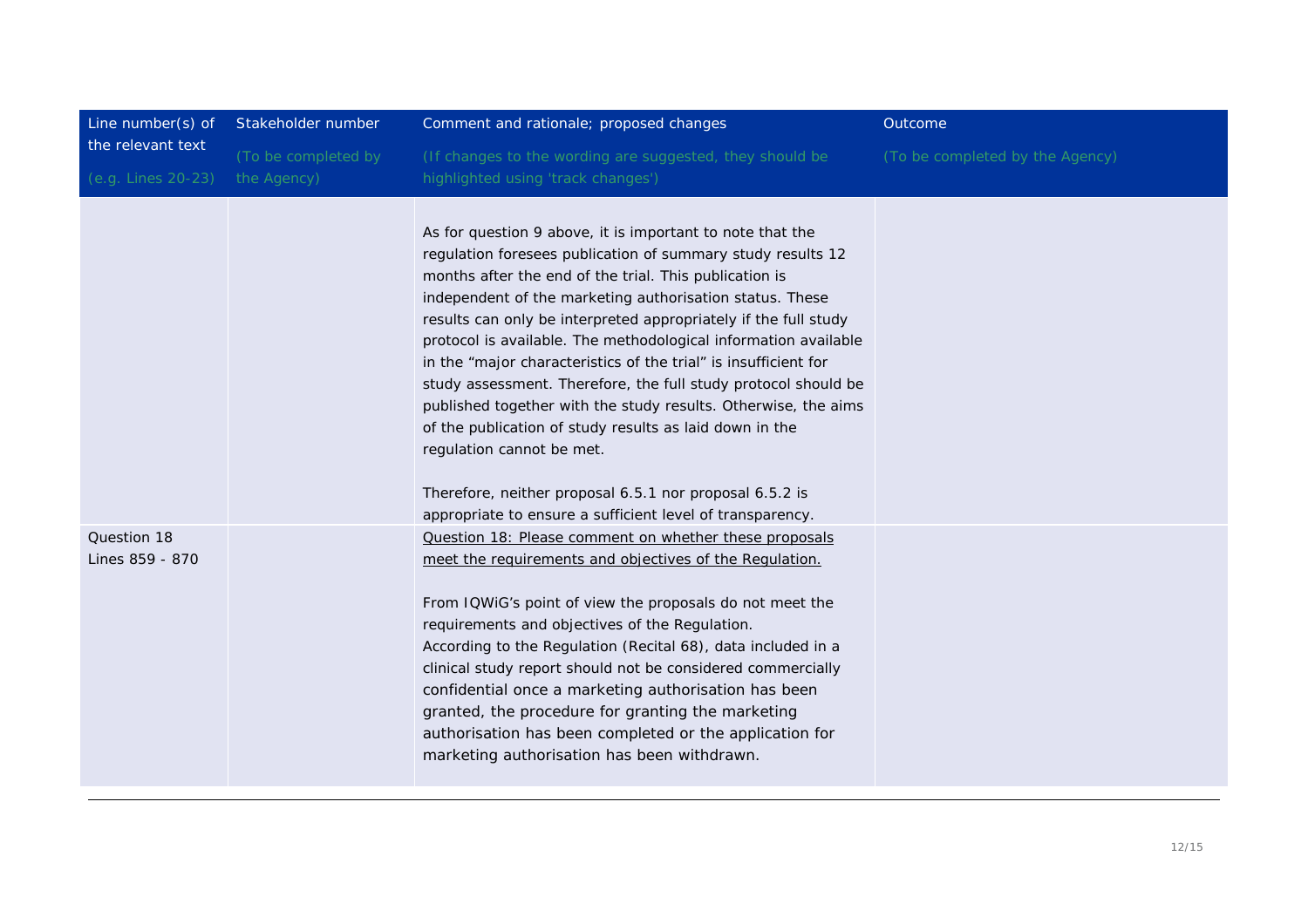| Line number(s) of                                     | Stakeholder number  | Comment and rationale; proposed changes                                                                                                                                                                                                                                                                                                                                                                                                                                                                                                                                                                                                                                                                                                                                                                                                                                                                                                                                                                                                                                                                                                                                                     | Outcome                         |
|-------------------------------------------------------|---------------------|---------------------------------------------------------------------------------------------------------------------------------------------------------------------------------------------------------------------------------------------------------------------------------------------------------------------------------------------------------------------------------------------------------------------------------------------------------------------------------------------------------------------------------------------------------------------------------------------------------------------------------------------------------------------------------------------------------------------------------------------------------------------------------------------------------------------------------------------------------------------------------------------------------------------------------------------------------------------------------------------------------------------------------------------------------------------------------------------------------------------------------------------------------------------------------------------|---------------------------------|
| the relevant text                                     | (To be completed by | (If changes to the wording are suggested, they should be                                                                                                                                                                                                                                                                                                                                                                                                                                                                                                                                                                                                                                                                                                                                                                                                                                                                                                                                                                                                                                                                                                                                    | (To be completed by the Agency) |
| (e.g. Lines 20-23)                                    | the Agency)         | highlighted using 'track changes')                                                                                                                                                                                                                                                                                                                                                                                                                                                                                                                                                                                                                                                                                                                                                                                                                                                                                                                                                                                                                                                                                                                                                          |                                 |
|                                                       |                     | Therefore, the full clinical study reports without redaction<br>of information on study methods and study results should<br>be published. Redaction of information because it is<br>considered commercially confidential information should<br>not be possible. Any separate guidance on the content and<br>publication of clinical study reports needs to meet these<br>requirements of the Regulation, even if prepared outside<br>the functional specifications for the EU portal and EU<br>database.<br>For this question the current discussion between EMA and<br>the European Ombudsman on the redaction of clinical<br>study reports by AbbVie is of particular concern. The<br>examples of commercially confidential information<br>supported by EMA do not seem sufficiently justified. For<br>example, the fact that results from a secondary endpoint<br>do not alter the overall benefit/risk assessment based on a<br>primary endpoint in regulatory decision making does not<br>mean that there is no public interest in these data. These<br>data can be required for decision making in other contexts,<br>e.g. for individual treatment decisions, clinical guidelines or |                                 |
|                                                       |                     | decisions on reimbursement and pricing.<br>Comment: There should be an additional field for inclusion of                                                                                                                                                                                                                                                                                                                                                                                                                                                                                                                                                                                                                                                                                                                                                                                                                                                                                                                                                                                                                                                                                    |                                 |
| Appendix 5<br><b>ADDITIONAL</b><br><b>INFORMATION</b> |                     | information on study publications                                                                                                                                                                                                                                                                                                                                                                                                                                                                                                                                                                                                                                                                                                                                                                                                                                                                                                                                                                                                                                                                                                                                                           |                                 |
|                                                       |                     | Proposed change (if any):                                                                                                                                                                                                                                                                                                                                                                                                                                                                                                                                                                                                                                                                                                                                                                                                                                                                                                                                                                                                                                                                                                                                                                   |                                 |
|                                                       |                     | Insertion of an additional field                                                                                                                                                                                                                                                                                                                                                                                                                                                                                                                                                                                                                                                                                                                                                                                                                                                                                                                                                                                                                                                                                                                                                            |                                 |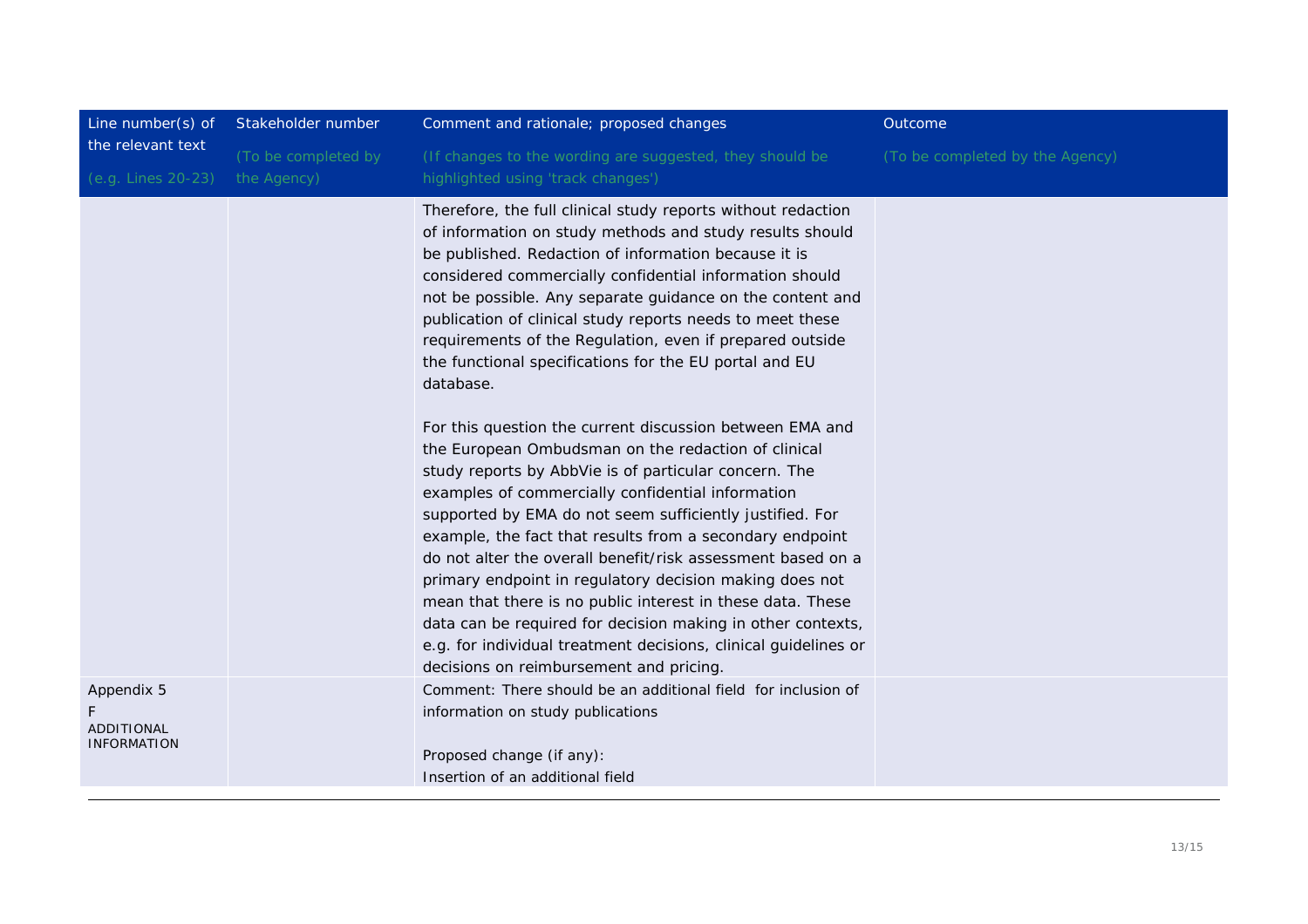| Line number(s) of  | Stakeholder number  | Comment and rationale; proposed changes                          | Outcome                         |
|--------------------|---------------------|------------------------------------------------------------------|---------------------------------|
| the relevant text  | (To be completed by | (If changes to the wording are suggested, they should be         | (To be completed by the Agency) |
| (e.g. Lines 20-23) | the Agency)         | highlighted using 'track changes')                               |                                 |
| General comment    |                     | Although the search functionalities of the public user interface |                                 |
| on search          |                     | are not part of the functional specifications to be audited as   |                                 |
| functionalities    |                     | set out in Article 82, we would like to include some general     |                                 |
|                    |                     | comments on them.                                                |                                 |
|                    |                     | Comment: The public user interface should include up-to-date     |                                 |
|                    |                     | search functionalities (as in ClinicalTrials.gov).               |                                 |
|                    |                     | Proposed change (if any):                                        |                                 |
|                    |                     | It should be possible to:                                        |                                 |
|                    |                     | - truncate search terms,                                         |                                 |
|                    |                     | - implement a search in all or single search fields,             |                                 |
|                    |                     | - enable a search with synonyms (including the display of        |                                 |
|                    |                     | relevant synonyms),                                              |                                 |
|                    |                     | - enable the use of brackets to structure the search,            |                                 |
|                    |                     | - use Boolean operators,                                         |                                 |
|                    |                     | - save searches,                                                 |                                 |
|                    |                     | - combine different search lines,                                |                                 |
|                    |                     | - save or copy the search history.                               |                                 |
|                    |                     | Comment:                                                         |                                 |
|                    |                     | The public user interface should enable different download       |                                 |
|                    |                     | options (as in ClinicalTrials.gov).                              |                                 |
|                    |                     | Proposed change (if any):                                        |                                 |
|                    |                     | It should be possible to export and download:                    |                                 |
|                    |                     | single hits or all hits retrieved by a search query              |                                 |